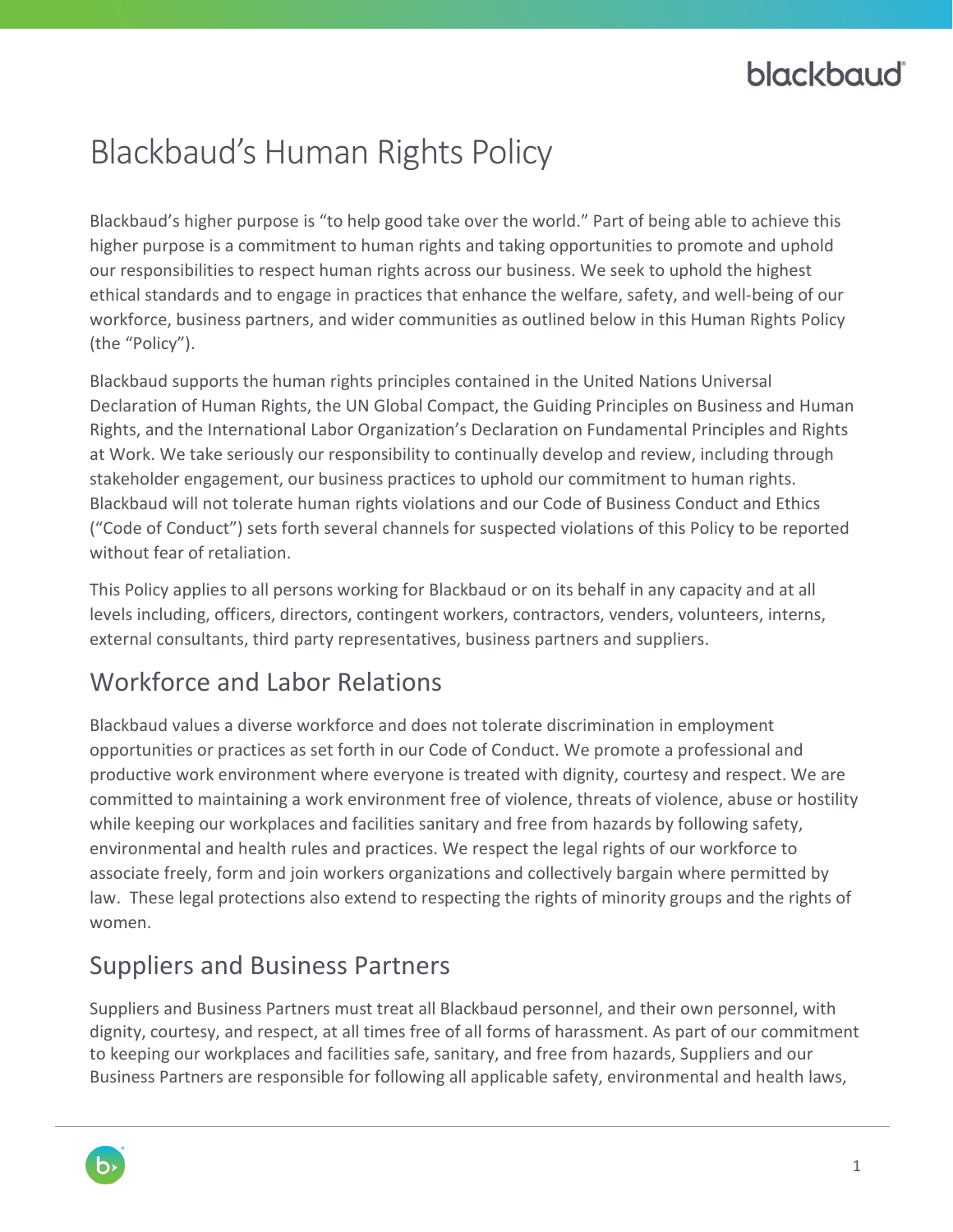## **blackbaud**

rules, regulations, and practices, including those that address the protection of women's rights and the protection of all minority groups.

All labor must be voluntary. For example, our Suppliers, or Business Partners, may not, and must ensure that their business partners do not support, engage in, or require any compelled, involuntary, or forced labor; labor to be performed by individuals under the age of 18 (child labor); bonded labor; indentured labor; or prison labor. Suppliers and Business Partners shall not support or engage in slavery or human trafficking in any part of its supply chain.

Blackbaud sets expectations for our Suppliers and Business Partners through our Code of Business Conduct and Ethics for Suppliers and Business Partners. If we determine a Supplier or Business Partner fails to meet the standards set forth in the Code of Business Conduct and Ethics for Suppliers and Business Partners, we may immediately terminate the business relationship.

Blackbaud is fully committed in its business practices to abide by the U.K. Modern Slavery Act of 2015 and the California Transparency in Supply Chains Act of 2010. This commitment extends to our suppliers and business partners in working towards the elimination of human trafficking and slavery from our supply chains. Obeying the law, both in letter and in spirit, is the foundation on which Blackbaud's ethical standards are built. All Suppliers and Business Partner's must respect and obey the laws and regulations of the cities, states, countries and other jurisdictions in which we operate.

Should Blackbaud develop knowledge of any unethical or illegal behavior by one of our Suppliers or Business Partners, Blackbaud will take steps to ensure that the situation is corrected. If the Supplier or Busness Partner is unable, or unwilling to, make the appropriate corrections, Blackbaud will exercise its discretion to take disciplinary action, up to and including terminating the business relationship with the Supplier or Business Partner.

#### **Communities**

As part of striving to reach our higher purpose, Blackbaud engages with its stakeholders in the communities it serves to identify and understand the salient issues that impact our business practices, including with respect to human rights. Salient issues identified by Blackbaud include respecting the rights of our customers and website visitors with regards to data privacy and protection of personal information.

Blackbaud, as a member of the UN Global Compact and Initiative, also recognizes additional salient issues such as the right to work free of discrimination and harassment; the right to earn a fair wage; the right to collective bargaining and freedom of expression, and the right to work in a safe and healthy environment, as well as all of the other principles enumerated in the compact.

A key component of this policy is for Blackbaud to constantly reassess and review our commitment to human rights, to identify risks, and to ensure that we are continuing to improve our practices both internally and with our stakeholders. Our commitment to protecting human rights wherever we do business is detailed in our various policies including our company-wide Code of Business Conduct and Ethics of Blackbaud, the Blackbaud Code of Business Conduct and Ethics for Suppliers and Business